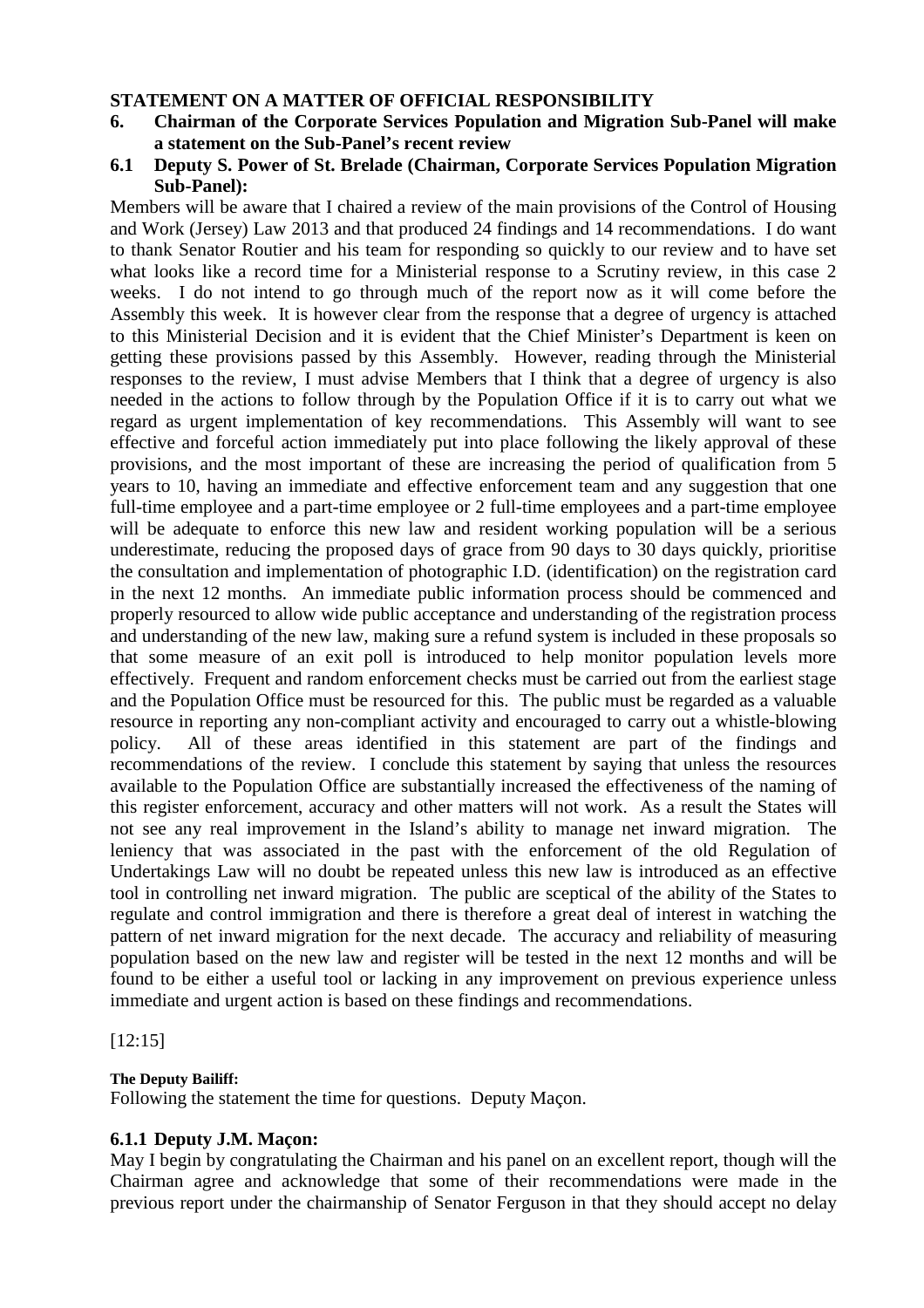from the Executive in implementing these recommendations as they have had them for almost 2 years now?

### **Deputy S. Power:**

All of the sub-panel are aware of haemorrhaging of time and that is why I emphasise in this statement today to focus on specific aspects of the implementation of these provisions. Unless the Population Office get up to speed immediately, and that includes the Migration Advisory Group, there will be further loss of time in the implementation of what we regard as 14 key recommendations and I am very hopeful that because of the speed at which this report has been accepted, this review has been accepted, that everyone concerned with the enforcement of this law is now ready to do this.

# **6.1.2 Deputy R.G. Le Hérissier:**

Would the Chairman - and again congratulations - outline why the panel did not recommend work and residence permits and did the panel come to any conclusion as to how to avoid the current system of first and second-class citizens in respect, for example, of accommodation?

### **Deputy S. Power:**

Jersey is a jurisdiction that is represented by the U.K. within the E.U. (European Union). As such, we studied the work permit system in the Isle of Man and while they do have a work permit system, it is less than perfect. For instance, if a recent arrival has 3 part-time jobs, that person needs 3 work permits. My own view is that the States has chosen the path to go down to this, what I regard as complex route, and it was my sub-panel that had to review a law that is essentially already passed. So we were reviewing the provisions of that law, not the work permit system. Some of the points the Deputy makes, it makes good sense but in this particular case it is not an option.

## **6.1.3 Deputy R.G. Le Hérissier:**

Just a clarification, would the Chairman accept that there is indeed, should the States be so minded, provision for work permits within the regulations, individual work permits?

### **Deputy S. Power:**

There are some provisions which would make it extremely difficult to enforce. But the whole emphasis of the control of Housing Market Law is to regulate employment and the right to housing. I omitted to answer the Deputy's second part of the question, that is, almost 20 per cent of the Island are unqualified, will be registered for housing and work and that is where we see the problem.

## **6.1.4 Senator A. Breckon:**

In his statement, the Chairman of the sub-panel mentions leniency and the enforcement of the Regulation of Undertakings Law. Can the Chairman say so, whether he found any evidence of any regulation of that particular law at all apart from occasional prosecutions for employees for non-return of yearly return?

### **Deputy S. Power:**

To be fair to the Population Office, their emphasis in enforcing the Regulation of Undertakings Law, shortly to be extinguished, was that it was essentially in manpower returns and in areas such as statistics gathering and areas like that. They did not simply have the resources or, in my opinion, the inclination to follow the prosecution route and as a result of that the interpretation of the Regulation of the Undertakings Law was regarded as very lenient.

## **6.1.5 Deputy M. Tadier:**